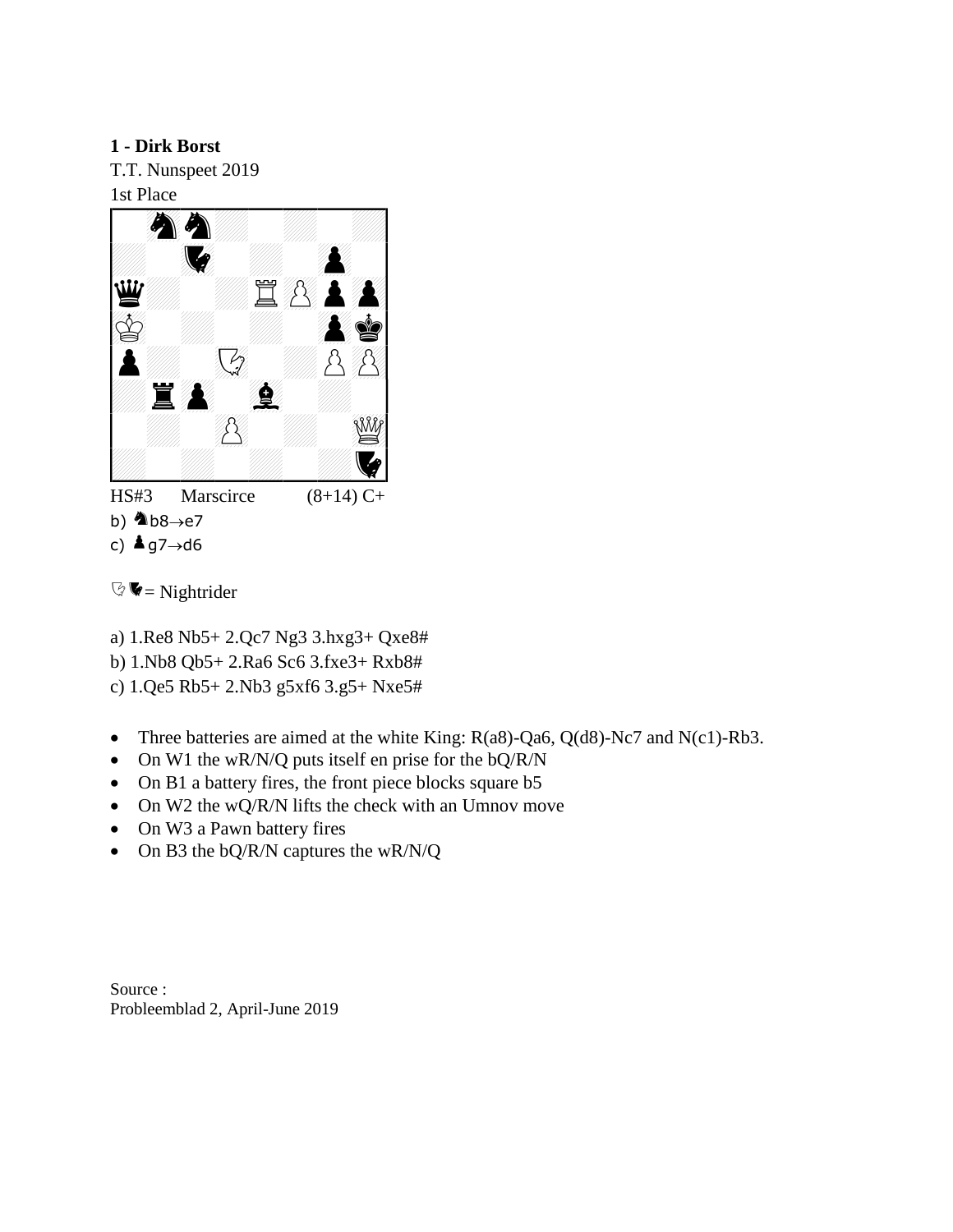222nd T.T. SuperProblem 2019 3rd Prize



HS#6  $(1+1+4n) C+$ 

1.e7 a1=Q+ 2.Kd5 Qa3 3.d8=S+ Sc6 4.e8=R Sa7 5.bxa7 Re4 6.a8=B+ K~#

Not 1.d8=S+? Sc6+ 2.Sa7 and Black has no move.

The first 1-phase neutral AUW in HS# with minimal material. All the pawns have to be neutral.

Source: http://www.superproblem.ru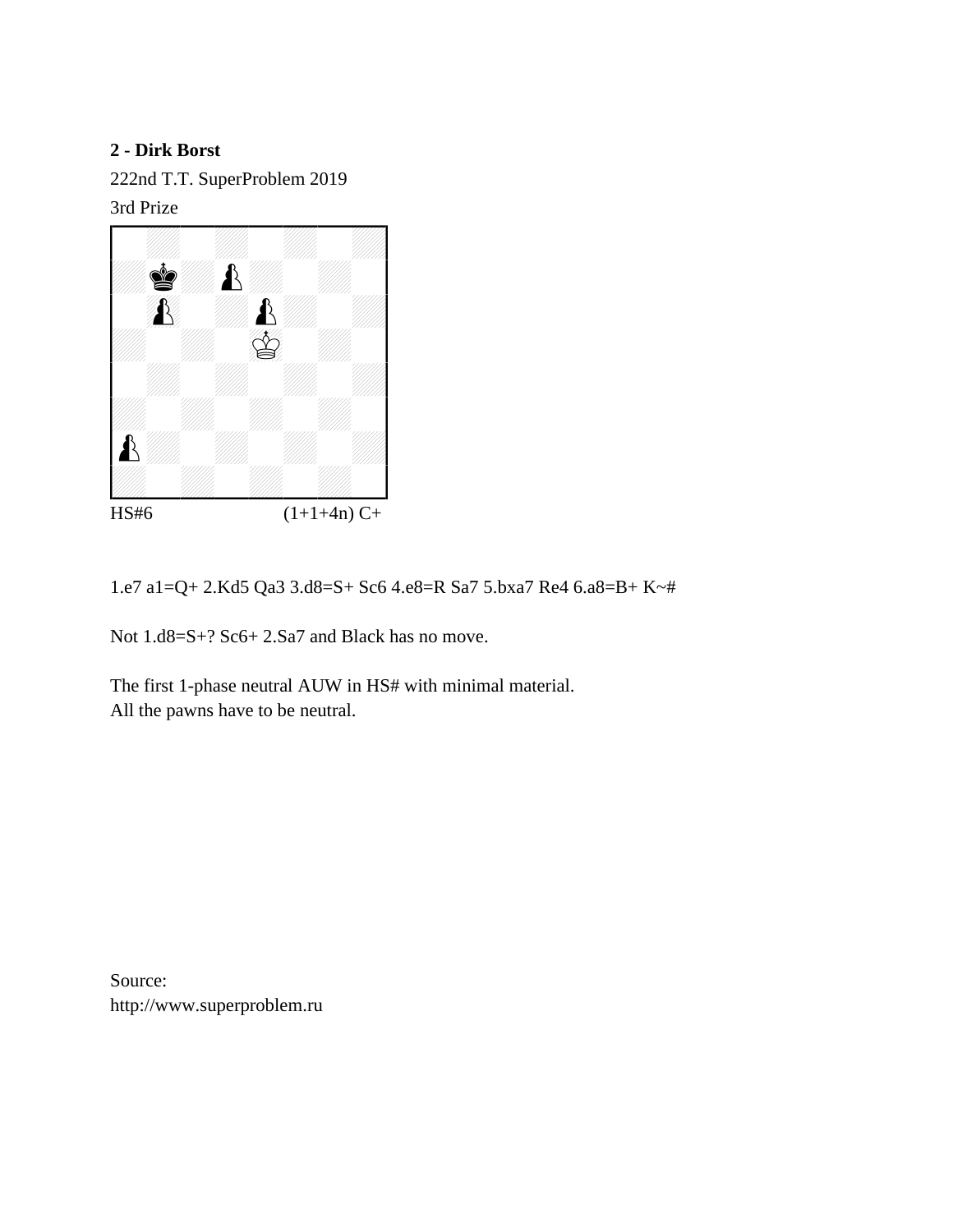F. Pachl-70 JT 2nd Prize





- 1…nBh6 2.Bdf4 Sxf4 3.Rf2 nROa6 4.Rxf4+ nBxf4, ROnxf4# 1…nRc8 2.R2c5 Sxc5 3.Bb4 nROh3 4.Bxc5+ nRnxc5, nROxc5#
- Thematic double mating move: the line piece mates, pinned by the Rose; or the Rose mates, pinned by the line piece.
- Active white sacifice, followed by a white check on the same square: white 'Zilahi'.

Source : Die Schwalbe 307, Feb 2021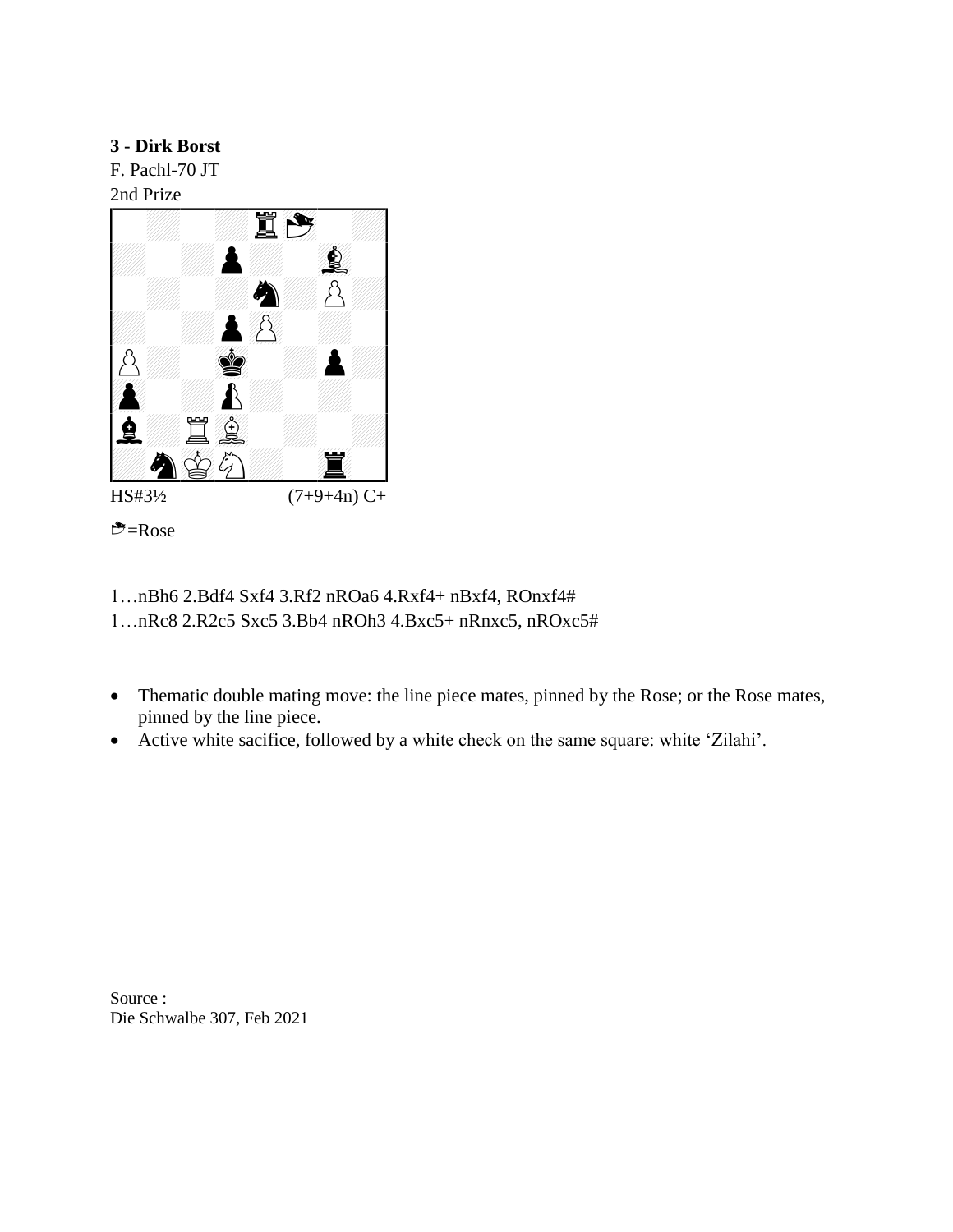F. Pachl-70 JT 2nd Honourable Mention



2 solutions b)  $\triangle$  f3

- 
- a) 1…b5 2.Sc1 Ba5 3.e4+ nKxc3# 1…Rxh4 2.Rf2 Bf4+ 3.e3+ nKxe3#
- b) 1…Rd4 2.Qf2 Sd5 3.exd3+ nKxd3# 1…Rf5 2.Qe1+ Kne3 3.exf3+ nKxf3#
- In response to an Albino, the neutral King must walk into mate on c3, d3, e3 and f3.

Source : Die Schwalbe 307, Feb 2021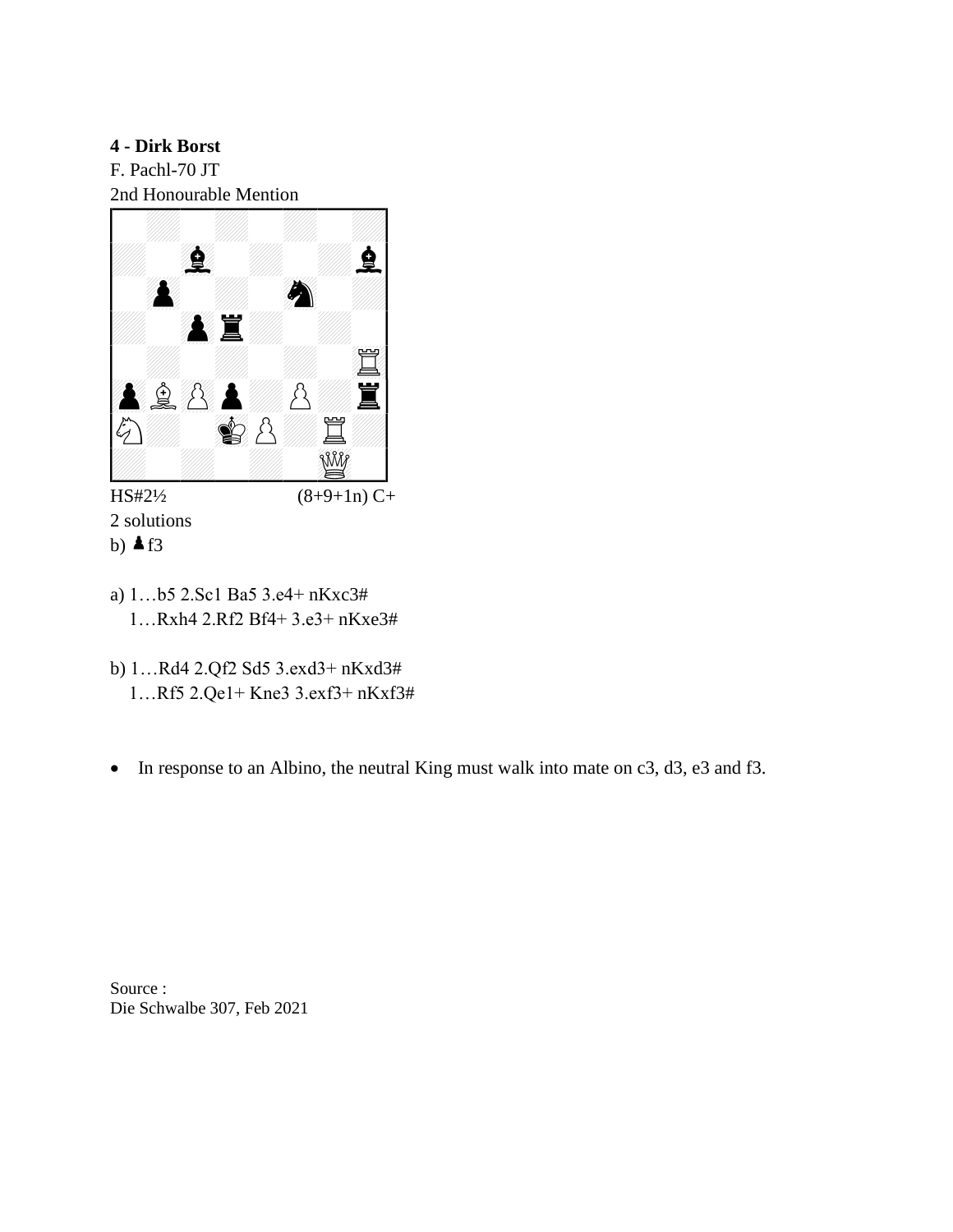**5 - Dirk Borst** Lennart Werner-50 JT 1st Prize



2 solutions

1.d4 exd4 2.e3 dxe3(e7) 3.Kxe3(e2) Kc6 (Kd6??) 4.Kxd4(d2) e4 5.fxe4(e2) e3# 1.Se5 fxe5(Sb8) 2.f4 exf4(f7) 3.Kxf4(f2) Kb6 (Kc6??) 4.Kxe5(e2) f4+ 5.Kd4 e3#

Platzwechsel Pd2/Pe3 in one solution and Pe3/Pf4 in the other solution. Dual avoidance on W3 as a result of a black rebirth.

Source : Springaren 159, Sep 2021